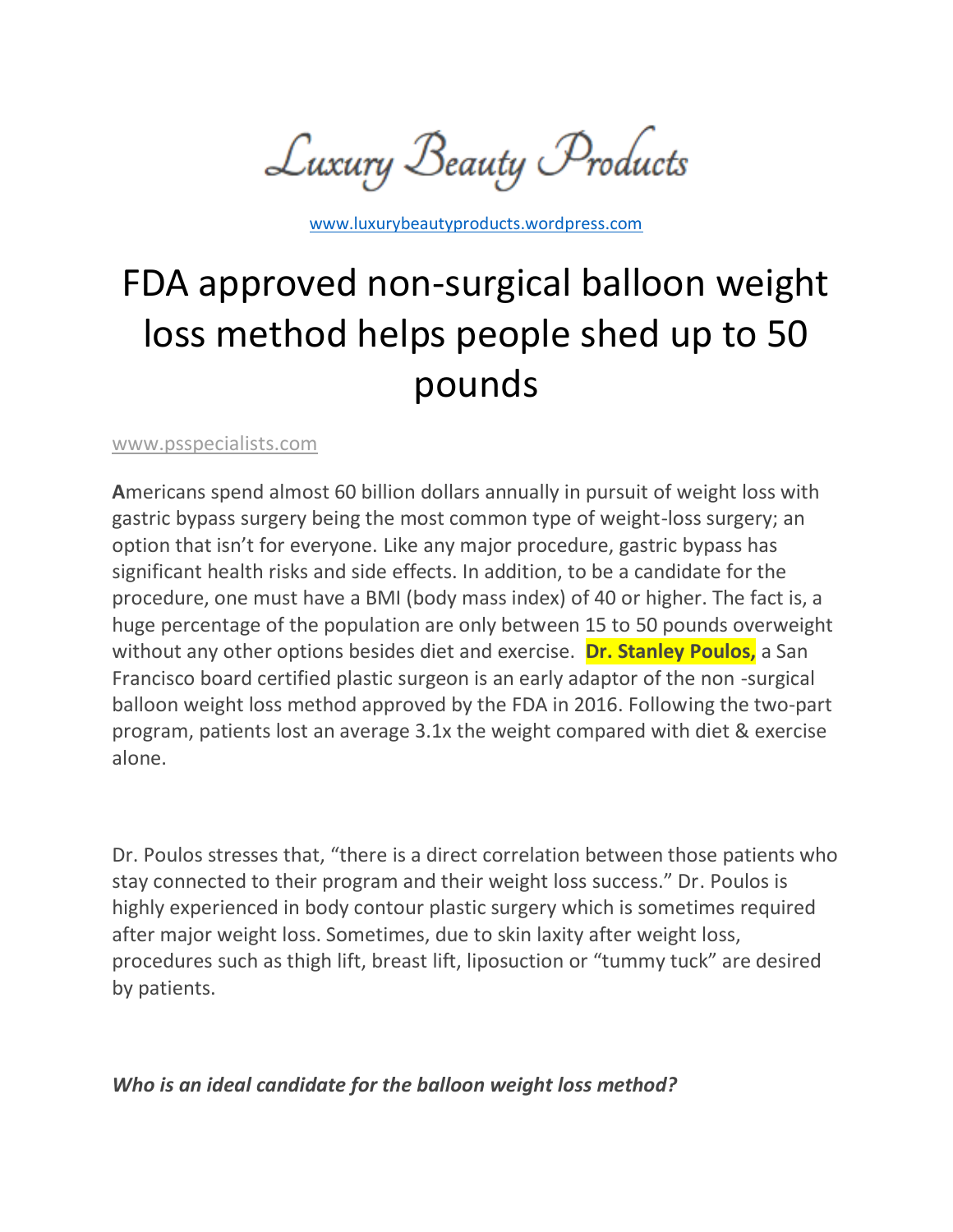It is appropriate for patients with a BMI of 30 to 40 that have not had previous weight loss surgery. Patients diagnosed with bulimia, binge eating, compulsive overeating, high liquid calorie intake habits or similar eating related psychological disorders are not good candidates.

## *How does the balloon method work?*

This non-surgical outpatient procedure begins with a diagnostic endoscopy to ensure that there are no contraindications and that it is safe to perform. Once the patient is mildly sedated and comfortable, the procedure can begin. The deflated gastric balloon is inserted through the esophagus and into the stomach. A syringe is then used to fill the balloon with a sterile saline solution. Once the weight loss balloon has been filled with saline, it expands to approximately the size of a grapefruit. The entire procedure takes about 20 minutes. Patients can usually return home after the placement or removal procedures within 30 minutes. Over the last 20 years this procedure has helped over 277,000 people. The gastric balloon encourages portion control while patients make healthy changes to diet and lifestyle.

# *How long does the balloon stay in place?*

The balloon remains in the stomach for the first six months after the procedure. With the stomach balloon and Dr. Poulos' support team, patients usually see the most drastic results in the first six months. It is very important to use this time to develop healthy habits that will continue for not only the 12-month weight loss program, but for the rest of one's life.

#### *What to expect after the balloon placement.*

Over the first 14 days after placement, patients may experience nausea or vomiting. Dr. Poulos recommends a liquid diet for his patients during the first week to help manage these symptoms. Also prescribed are effective anti-nausea drugs to help the patient through the initial stage.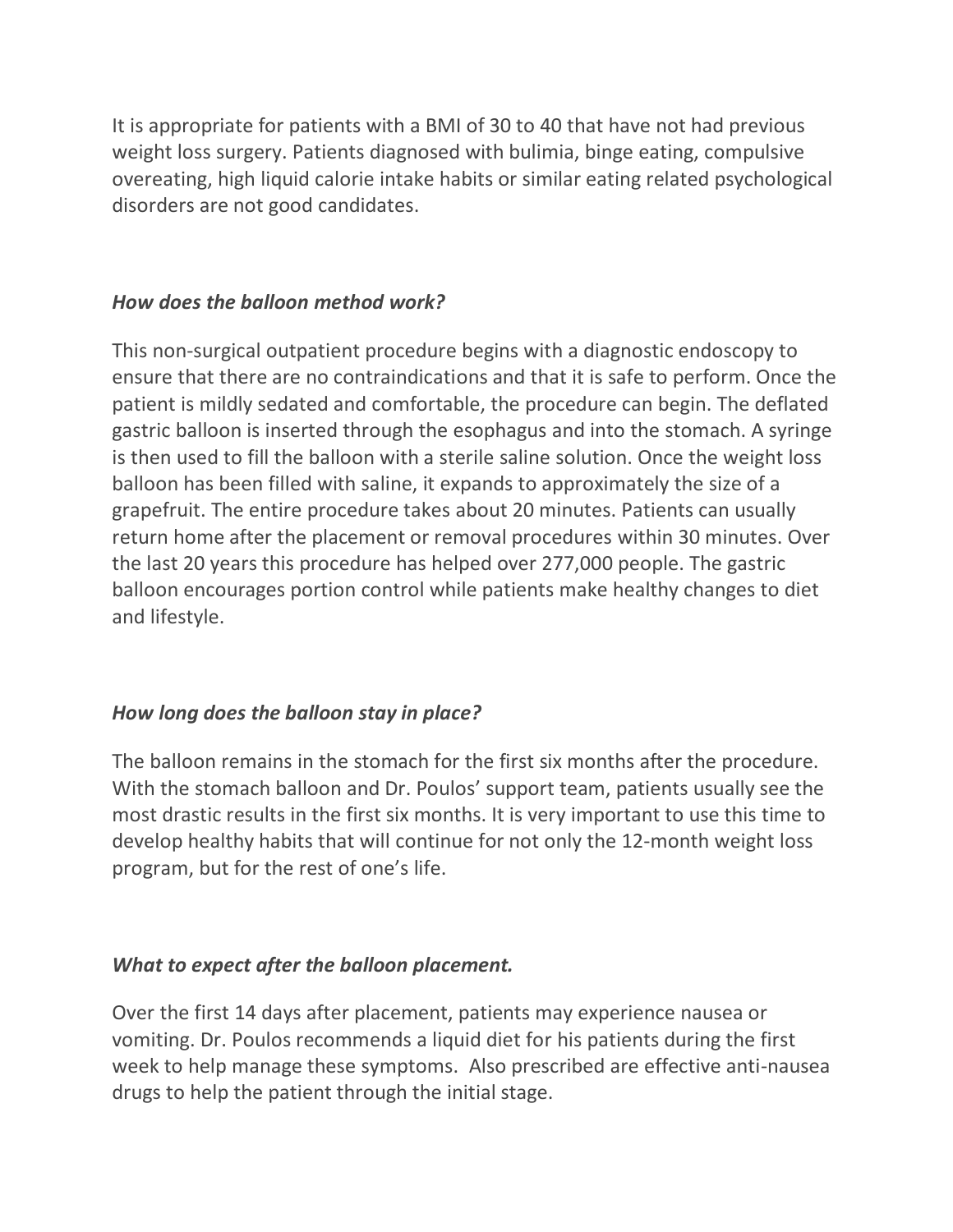#### *How is the balloon removed?*

Once the stomach balloon has been in place for six months the balloon is removed. The simple and non-surgical procedure is very similar to the placement process. Once the gastric balloon has been removed, it is very important to continue working closely with Dr. Poulos' team and coaches to follow the personal diet and exercise plan provided. This will help to keep you in a positive and healthy mindset while achieving your weight loss goals.

## *Additional benefits of the balloon weight loss method.*

ü It's been shown that the average person loses 3x more weight with this procedure than with diet and exercise alone. Here are some of the reasons why:

ü Diets can leave you feeling hungry or dissatisfied. This procedure helps by taking up room in the stomach and encouraging portion control.

ü When you're overweight, exercise can be challenging and uncomfortable. With The Balloon Weight Loss Method aiding your weight loss, physical activity can be more comfortable.

ü There are no incisions, stitches, or scars.

ü Unlike gastric bypass surgery, this procedure is not solely for the morbidly obese.

ü The procedure takes 20 minutes and most patients return home the same day.

ü The balloon is only placed temporarily.

ü The procedure is intended to work with a fitness and nutrition regimen for optimal results.